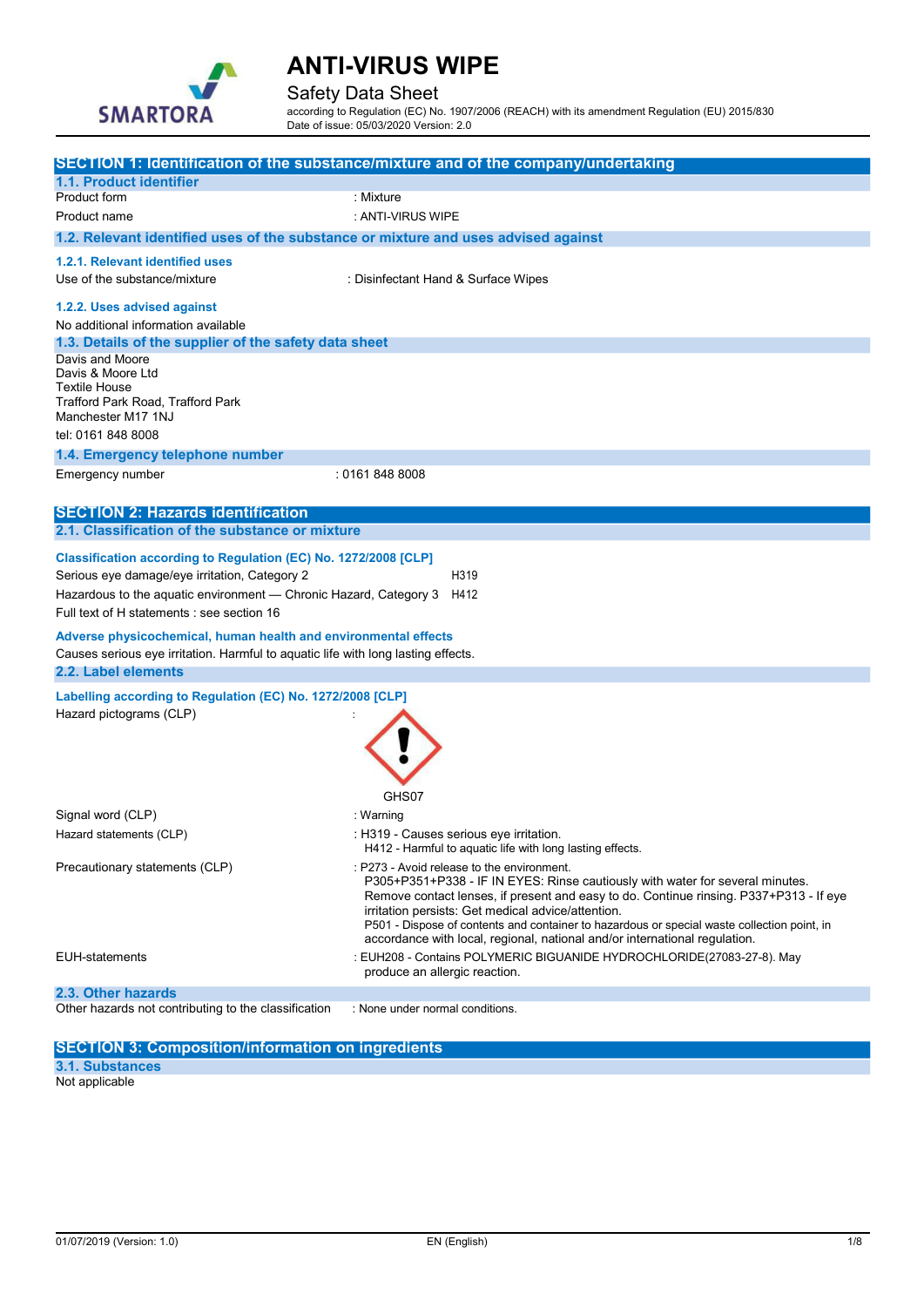## Safety Data Sheet

according to Regulation (EC) No. 1907/2006 (REACH) with its amendment Regulation (EU) 2015/830

### **3.2. Mixtures**

| <b>Name</b>                       | <b>Product identifier</b>                                                                             | $\frac{9}{6}$ | <b>Classification according to</b><br><b>Regulation (EC) No.</b><br> 1272/2008 [CLP]                                                                                                                          |
|-----------------------------------|-------------------------------------------------------------------------------------------------------|---------------|---------------------------------------------------------------------------------------------------------------------------------------------------------------------------------------------------------------|
| Propan-2-ol                       | (CAS-No.) 67-63-0<br>(EC-No.) 200-661-7<br>(EC Index-No.) 603-117-00-0<br>(REACH-no) 01-2119457558-25 | $1 - 10$      | Flam. Lig. 2, H225<br>Eye Irrit. 2, H319<br>STOT SE 3, H336                                                                                                                                                   |
| QUATERNARY AMMONIUM COMPOUNDS     | (CAS-No.) 68424-85-1                                                                                  | $10.1 - 1$    | Met. Corr. 1, H290<br>Acute Tox. 4 (Oral), H302<br>Skin Corr. 1A, H314<br>Eye Dam. 1, H318<br>Aquatic Acute 1, H400<br>Aquatic Chronic 1, H410                                                                |
| POLYMERIC BIGUANIDE HYDROCHLORIDE | (CAS-No.) 27083-27-8<br>(EC Index-No.) 616-207-00-X                                                   | $0.1 - 1$     | Carc. 2, H351<br>Acute Tox. 2 (Inhalation), H330<br>Acute Tox. 4 (Oral), H302<br>STOT RE 1, H372<br>Eye Dam. 1, H318<br>Skin Sens. 1B, H317<br>Aquatic Acute 1, H400 (M=10)<br>Aquatic Chronic 1, H410 (M=10) |
| N-ALKYL AMINOPROPYL GLYCINE       | CAS 139734-65-9                                                                                       | $\leq$ 1      | Acute Tox. 4: H302; Skin Corr.<br>1C.<br>H314; Aquatic Acute 1: H400                                                                                                                                          |

Full text of H-statements: see section 16

| <b>SECTION 4: First aid measures</b>                                            |                                                                                                                                                                                     |  |  |
|---------------------------------------------------------------------------------|-------------------------------------------------------------------------------------------------------------------------------------------------------------------------------------|--|--|
| 4.1. Description of first aid measures                                          |                                                                                                                                                                                     |  |  |
| First-aid measures general                                                      | : Get medical advice/attention if you feel unwell. If medical advice is needed, have product<br>container or label at hand.                                                         |  |  |
| First-aid measures after inhalation                                             | : Move to fresh air in case of accidental inhalation of vapours and keep comfortable for<br>breathing.                                                                              |  |  |
| First-aid measures after skin contact                                           | : Take off contaminated clothing. Wash skin with plenty of water. If skin irritation or rash<br>occurs: Get medical advice/attention.                                               |  |  |
| First-aid measures after eye contact                                            | : Rinse cautiously with water for several minutes. Remove contact lenses, if present and<br>easy to do. Continue rinsing. If eye irritation persists: Get medical advice/attention. |  |  |
| First-aid measures after ingestion                                              | : As the substrate is a wipe material ingestion is highly unlikely but in the event do not<br>induce vomiting and wash mouth out with water. Get medical advice/attention.          |  |  |
| 4.2. Most important symptoms and effects, both acute and delayed                |                                                                                                                                                                                     |  |  |
| Symptoms/effects                                                                | : Causes eye irritation.                                                                                                                                                            |  |  |
| Symptoms/effects after inhalation                                               | : There may be irritation of the throat with a feeling of tightness in the chest and cough.                                                                                         |  |  |
| Symptoms/effects after skin contact                                             | : May cause skin irritation.                                                                                                                                                        |  |  |
| Symptoms/effects after eye contact                                              | : Eye irritation. redness, itching, tears.                                                                                                                                          |  |  |
| Symptoms/effects after ingestion                                                | : May cause irritation to the digestive tract.                                                                                                                                      |  |  |
| 4.3. Indication of any immediate medical attention and special treatment needed |                                                                                                                                                                                     |  |  |
| Treat symptomatically.                                                          |                                                                                                                                                                                     |  |  |

| <b>SECTION 5: Firefighting measures</b>                    |                                                                                                                                                                                |  |
|------------------------------------------------------------|--------------------------------------------------------------------------------------------------------------------------------------------------------------------------------|--|
| 5.1. Extinguishing media                                   |                                                                                                                                                                                |  |
| Suitable extinguishing media                               | : Use extinguishing media appropriate for surrounding fire.                                                                                                                    |  |
| Unsuitable extinguishing media                             | : Do not use water jet to extinguish.                                                                                                                                          |  |
| 5.2. Special hazards arising from the substance or mixture |                                                                                                                                                                                |  |
| Fire hazard                                                | : The product is not flammable. In accordance with EU Directive 1272/2008/EC this product<br>will not sustain combustion and is not regarded as requiring a flammable warning. |  |
| <b>Explosion hazard</b>                                    | : Product is not explosive.                                                                                                                                                    |  |
| Reactivity in case of fire                                 | : None known.                                                                                                                                                                  |  |
| Hazardous decomposition products in case of fire           | : Toxic fumes may be released.                                                                                                                                                 |  |
| 5.3. Advice for firefighters                               |                                                                                                                                                                                |  |
| Precautionary measures fire                                | : No special measures required.                                                                                                                                                |  |
| Firefighting instructions                                  | : Use extinguishing media appropriate for surrounding fire.                                                                                                                    |  |
| Protection during firefighting                             | : Do not attempt to take action without suitable protective equipment. Self-contained<br>breathing apparatus. Complete protective clothing.                                    |  |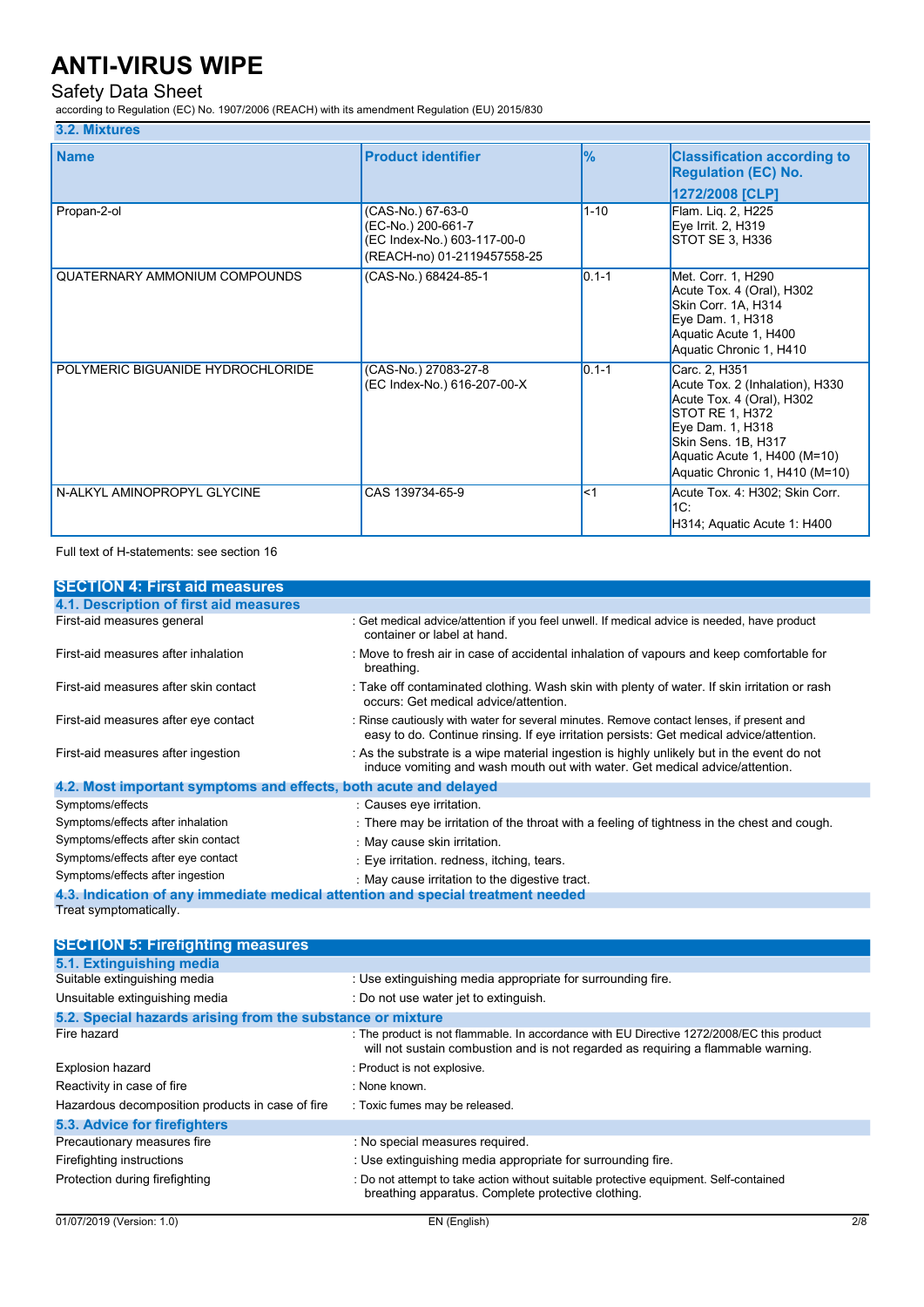## Safety Data Sheet

according to Regulation (EC) No. 1907/2006 (REACH) with its amendment Regulation (EU) 2015/830

| <b>SECTION 6: Accidental release measures</b>                                                                                                                 |                                                                                                                                                                |  |
|---------------------------------------------------------------------------------------------------------------------------------------------------------------|----------------------------------------------------------------------------------------------------------------------------------------------------------------|--|
| 6.1. Personal precautions, protective equipment and emergency procedures                                                                                      |                                                                                                                                                                |  |
| General measures                                                                                                                                              | : Ensure adequate ventilation. Avoid contact with skin and eyes.                                                                                               |  |
| 6.1.1. For non-emergency personnel                                                                                                                            |                                                                                                                                                                |  |
| Protective equipment                                                                                                                                          | : Not required for normal conditions of use.                                                                                                                   |  |
| Emergency procedures                                                                                                                                          | : Ventilate spillage area.                                                                                                                                     |  |
| 6.1.2. For emergency responders                                                                                                                               |                                                                                                                                                                |  |
| Protective equipment                                                                                                                                          | : Not required for normal conditions of use.                                                                                                                   |  |
| Emergency procedures                                                                                                                                          | : Ventilate area.                                                                                                                                              |  |
| <b>6.2. Environmental precautions</b>                                                                                                                         |                                                                                                                                                                |  |
| Avoid release to the environment.                                                                                                                             |                                                                                                                                                                |  |
| 6.3. Methods and material for containment and cleaning up                                                                                                     |                                                                                                                                                                |  |
| For containment                                                                                                                                               | : Collect spillage.                                                                                                                                            |  |
| Methods for cleaning up                                                                                                                                       | : Place in a suitable container for disposal in accordance with the waste regulations (see<br>Section 13). Wash the spillage site with large amounts of water. |  |
| Other information                                                                                                                                             | : Dispose in a safe manner in accordance with local/national requiations.                                                                                      |  |
| 6.4. Reference to other sections                                                                                                                              |                                                                                                                                                                |  |
| $\frac{1}{2}$ Experimental properties to section 8: "Experime controls/personal protoction". Earliepeach of solid materials or residuos refer to section 13 : |                                                                                                                                                                |  |

For further information refer to section 8: "Exposure controls/personal protection". For disposal of solid materials or residues refer to section 13 : "Disposal considerations".

| <b>SECTION 7: Handling and storage</b>                            |                                                                                        |  |
|-------------------------------------------------------------------|----------------------------------------------------------------------------------------|--|
| 7.1. Precautions for safe handling                                |                                                                                        |  |
| Precautions for safe handling                                     | : Ensure there is adequate ventilation. Avoid contact with eyes. Smoking is forbidden. |  |
| 7.2. Conditions for safe storage, including any incompatibilities |                                                                                        |  |
| <b>Technical measures</b>                                         | : Provide good ventilation in process area to prevent formation of flammable vapour.   |  |
| Storage conditions                                                | : Store in a well-ventilated place. Keep container closed when not in use.             |  |
| Incompatible products                                             | : Oxidising agents. Strong acids. Strong bases.                                        |  |
| Incompatible materials                                            | : Strong oxidizing agents.                                                             |  |
| Storage area                                                      | : Store in a well-ventilated place.                                                    |  |
| 7.3. Specific end use(s)                                          |                                                                                        |  |
| Cleaning and disinfecting surfaces.                               |                                                                                        |  |

## **SECTION 8: Exposure controls/personal protection**

| <b>8.1. Control parameters</b> |                                         |                        |
|--------------------------------|-----------------------------------------|------------------------|
| Propan-2-ol (67-63-0)          |                                         |                        |
| Germany                        | TRGS 910 Acceptance concentration notes |                        |
| United Kingdom                 | Local name                              | Propan-2-ol            |
| United Kingdom                 | WEL TWA (mg/m <sup>3</sup> )            | 999 mg/m <sup>3</sup>  |
| United Kingdom                 | WEL TWA (ppm)                           | $400$ ppm              |
| United Kingdom                 | WEL STEL (mg/m <sup>3</sup> )           | 1250 mg/m <sup>3</sup> |
| United Kingdom                 | WEL STEL (ppm)                          | 500 ppm                |
| United Kingdom                 | Regulatory reference                    | EH40. HSE              |
| 8.2. Exposure controls         |                                         |                        |

#### **Appropriate engineering controls:**

Ensure adequate ventilation.

#### **Personal protective equipment:**

Not required for normal conditions of use.

#### **Materials for protective clothing:**

Not required for normal conditions of use

#### **Hand protection:**

#### Not required for normal conditions of use

#### **Eye protection:**

Not required for normal conditions of use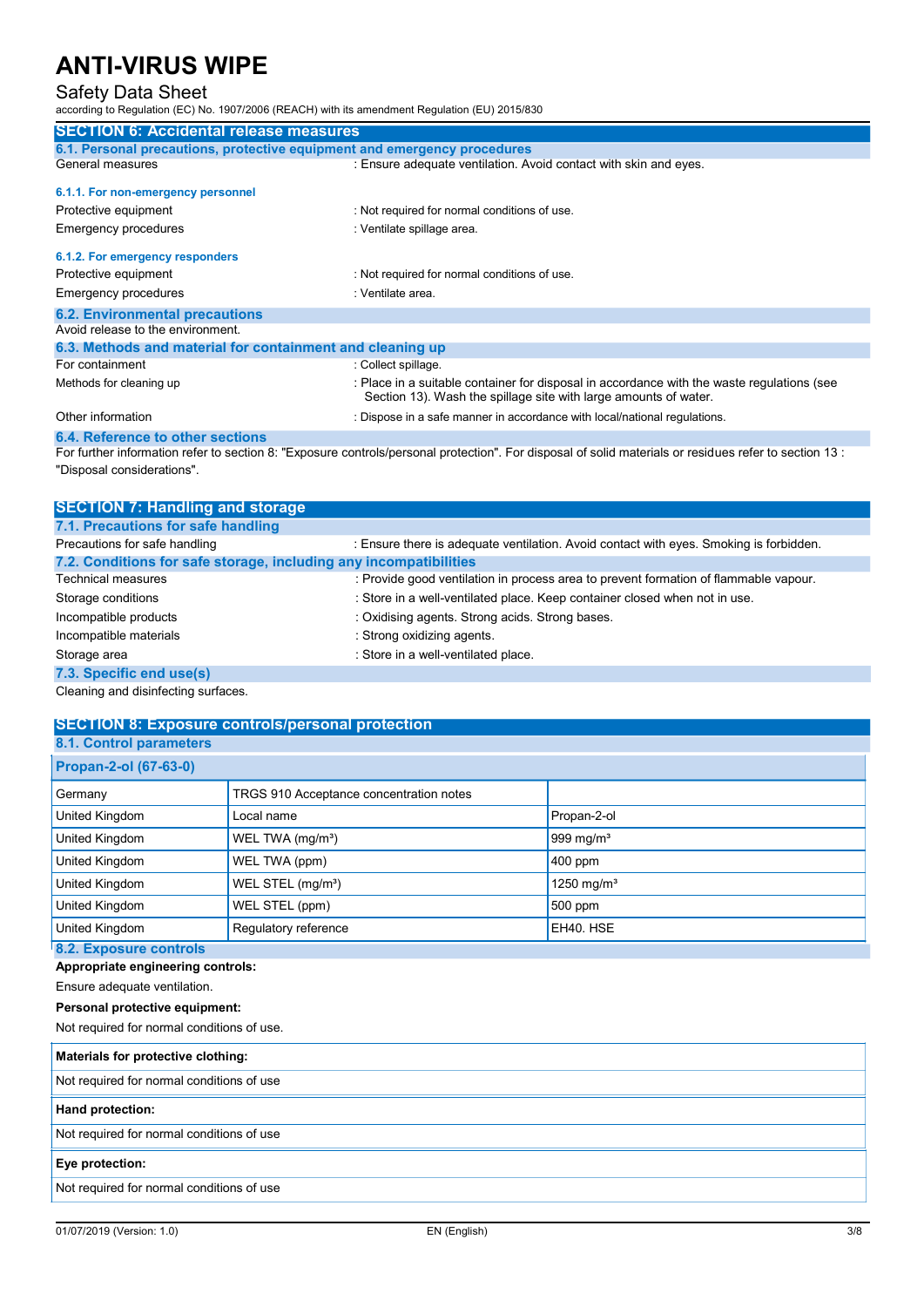### Safety Data Sheet

according to Regulation (EC) No. 1907/2006 (REACH) with its amendment Regulation (EU) 2015/830

#### **Skin and body protection:**

Not required for normal conditions of use

#### **Respiratory protection:**

No respiratory protection needed under normal use conditions

#### **Environmental exposure controls:**

Avoid release to the environment.

# **SECTION 9: Physical and chemical properties**

| 9.1. Information on basic physical and chemical properties |                                                                                                                                                             |  |
|------------------------------------------------------------|-------------------------------------------------------------------------------------------------------------------------------------------------------------|--|
| Physical state                                             | : Solid                                                                                                                                                     |  |
| Colour                                                     | : Colourless.                                                                                                                                               |  |
| Odour                                                      | : Characteristic odour.                                                                                                                                     |  |
| Odour threshold                                            | : No data available                                                                                                                                         |  |
| pH                                                         | : No data available.                                                                                                                                        |  |
| Relative evaporation rate (butylacetate=1)                 | : No data available                                                                                                                                         |  |
| Melting point                                              | : No data available                                                                                                                                         |  |
| Freezing point                                             | : Not applicable                                                                                                                                            |  |
| Boiling point                                              | : $>^{\circ}C$                                                                                                                                              |  |
| Flash point                                                | : No data available                                                                                                                                         |  |
| Auto-ignition temperature                                  | : No data available                                                                                                                                         |  |
| Decomposition temperature                                  | : No data available                                                                                                                                         |  |
| Flammability (solid, gas)                                  | : Non flammable.                                                                                                                                            |  |
| Vapour pressure                                            | : No data available                                                                                                                                         |  |
| Relative vapour density at 20 °C                           | : No data available.                                                                                                                                        |  |
| Relative density                                           | : No data available.                                                                                                                                        |  |
| Solubility                                                 | : Insoluble.                                                                                                                                                |  |
| Log Pow                                                    | : No data available                                                                                                                                         |  |
| Viscosity, kinematic                                       | : No data available                                                                                                                                         |  |
| Viscosity, dynamic                                         | : No data available                                                                                                                                         |  |
| Explosive properties                                       | : Product is not explosive.                                                                                                                                 |  |
| Oxidising properties                                       | : Non oxidizing.                                                                                                                                            |  |
| <b>Explosive limits</b>                                    | : Not applicable                                                                                                                                            |  |
| 9.2. Other information                                     |                                                                                                                                                             |  |
| VOC content<br>Additional information                      | $:50\%$<br>: In accordance with EU Directive 1272/2008/EC this product will not sustain combustion<br>and is not regarded as requiring a flammable warning. |  |

| <b>SECTION 10: Stability and reactivity</b>                                                          |
|------------------------------------------------------------------------------------------------------|
| <b>10.1. Reactivity</b>                                                                              |
| The product is non-reactive under normal conditions of use, storage and transport.                   |
| <b>10.2. Chemical stability</b>                                                                      |
| Stable under normal conditions.                                                                      |
| 10.3. Possibility of hazardous reactions                                                             |
| No dangerous reactions known under normal conditions of use.                                         |
| <b>10.4. Conditions to avoid</b>                                                                     |
| Heat.                                                                                                |
| 10.5. Incompatible materials                                                                         |
| Strong acids. Strong oxidizing agents.                                                               |
| 10.6. Hazardous decomposition products                                                               |
| Under normal conditions of storage and use, hazardous decomposition products should not be produced. |

| <b>SECTION 11: Toxicological information</b> |                  |
|----------------------------------------------|------------------|
| 11.1. Information on toxicological effects   |                  |
| Acute toxicity (oral)                        | : Not classified |
| Acute toxicity (dermal)                      | : Not classified |
| Acute toxicity (inhalation)                  | : Not classified |
|                                              |                  |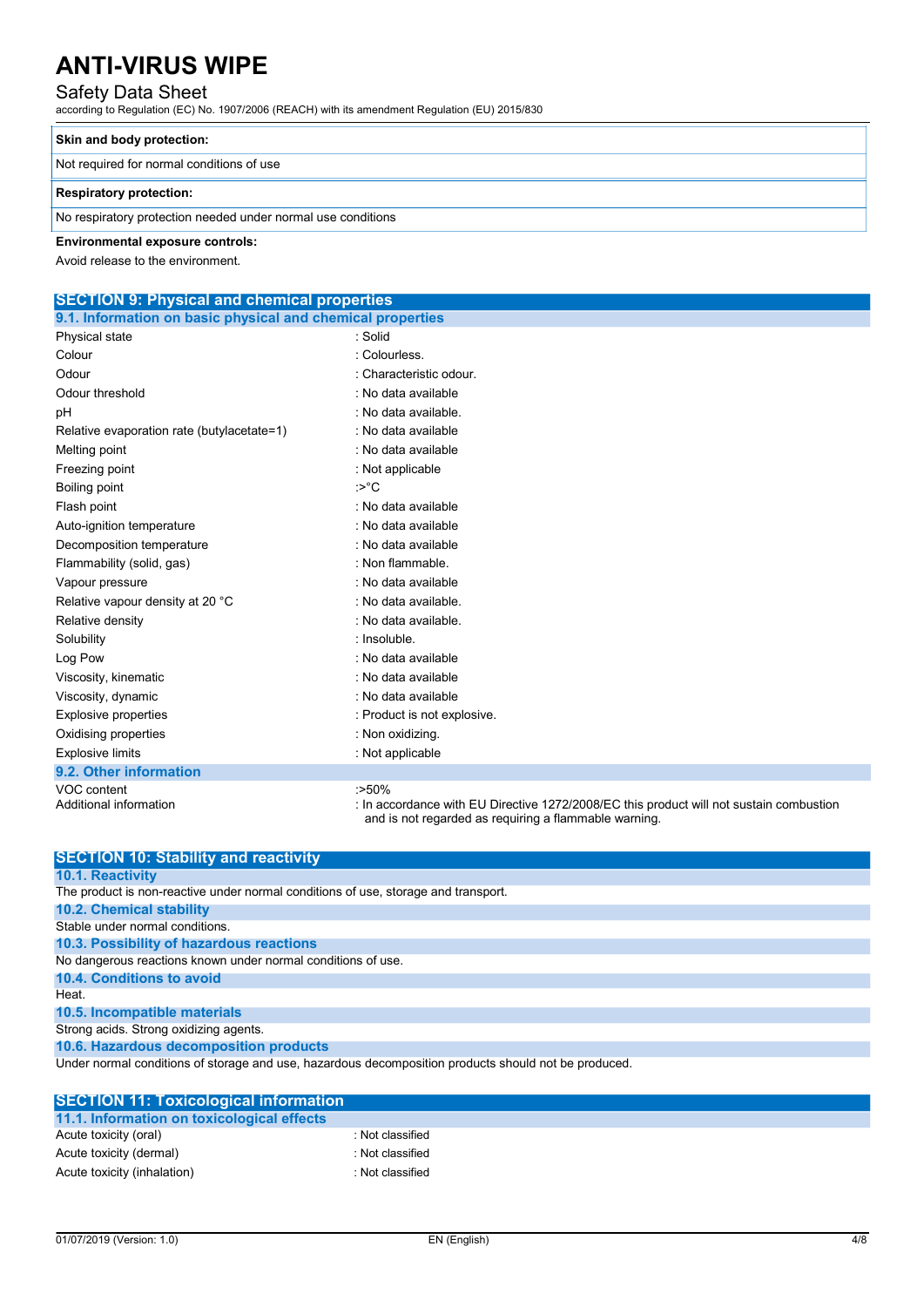# Safety Data Sheet

according to Regulation (EC) No. 1907/2006 (REACH) with its amendment Regulation (EU) 2015/830

| <b>Propan-2-ol (67-63-0)</b>              |       |  |
|-------------------------------------------|-------|--|
| LD50 oral                                 | 4396  |  |
| LD50 dermal                               | 12800 |  |
| LC50 inhalation rat (Dust/Mist - mg/l/4h) | 46600 |  |

| POLYMERIC BIGUANIDE HYDROCHLORIDE (27083-27-8) |                                  |  |
|------------------------------------------------|----------------------------------|--|
| LD50 oral rat                                  | > 2000 mg/kg                     |  |
| Skin corrosion/irritation                      | : Not classified                 |  |
|                                                | pH: No data available.           |  |
| Serious eye damage/irritation                  | : Causes serious eye irritation. |  |
|                                                | pH: No data available.           |  |
| Respiratory or skin sensitisation              | : Not classified                 |  |
| Germ cell mutagenicity                         | : Not classified                 |  |
| Carcinogenicity                                | : Not classified                 |  |
| Reproductive toxicity                          | : Not classified                 |  |
| STOT-single exposure                           | : Not classified                 |  |
| STOT-repeated exposure                         | : Not classified                 |  |
| Aspiration hazard                              | : Not classified                 |  |

| <b>SECTION 12: Ecological information</b> |                                                      |
|-------------------------------------------|------------------------------------------------------|
| 12.1. Toxicity                            |                                                      |
| Ecology - general                         | : Harmful to aquatic life with long lasting effects. |
| Ecology - water                           | : Harmful to aquatic life with long lasting effects. |
| Acute aquatic toxicity                    | : Not classified                                     |
| Chronic aquatic toxicity                  | : Harmful to aquatic life with long lasting effects. |
| Propan-2-ol (67-63-0)                     |                                                      |

| $\blacksquare$<br>$IC50$ fish 1 | 9640            |
|---------------------------------|-----------------|
| EC50 other aquatic organisms 1  | 13299 waterflea |
| EC50 other aquatic organisms 2  | 1000            |

| POLYMERIC BIGUANIDE HYDROCHLORIDE (27083-27-8) |                    |  |
|------------------------------------------------|--------------------|--|
| LC50 fish 1                                    | $0.026$ mg/l       |  |
| EC50 other aquatic organisms 1                 | $0.09$ mg/l        |  |
| 12.2. Persistence and degradability            |                    |  |
| <b>SANISAFE 4 WIPE</b>                         |                    |  |
| Persistence and degradability                  | Not biodegradable. |  |
| 12.3. Bioaccumulative potential                |                    |  |
| <b>SANISAFE 4 WIPE</b>                         |                    |  |
| Bioaccumulative potential                      | No data available. |  |

| Propan-2-ol (67-63-0)                    |                                       |  |
|------------------------------------------|---------------------------------------|--|
| Log Pow                                  | 0.05                                  |  |
| 12.4. Mobility in soil                   |                                       |  |
| <b>SANISAFE 4 WIPE</b>                   |                                       |  |
| Ecology - soil                           | No data available.                    |  |
| 12.5. Results of PBT and vPvB assessment |                                       |  |
| No additional information available      |                                       |  |
| 12.6. Other adverse effects              |                                       |  |
| Other adverse effects                    | : No known effects from this product. |  |
| Additional information                   | : Avoid release to the environment.   |  |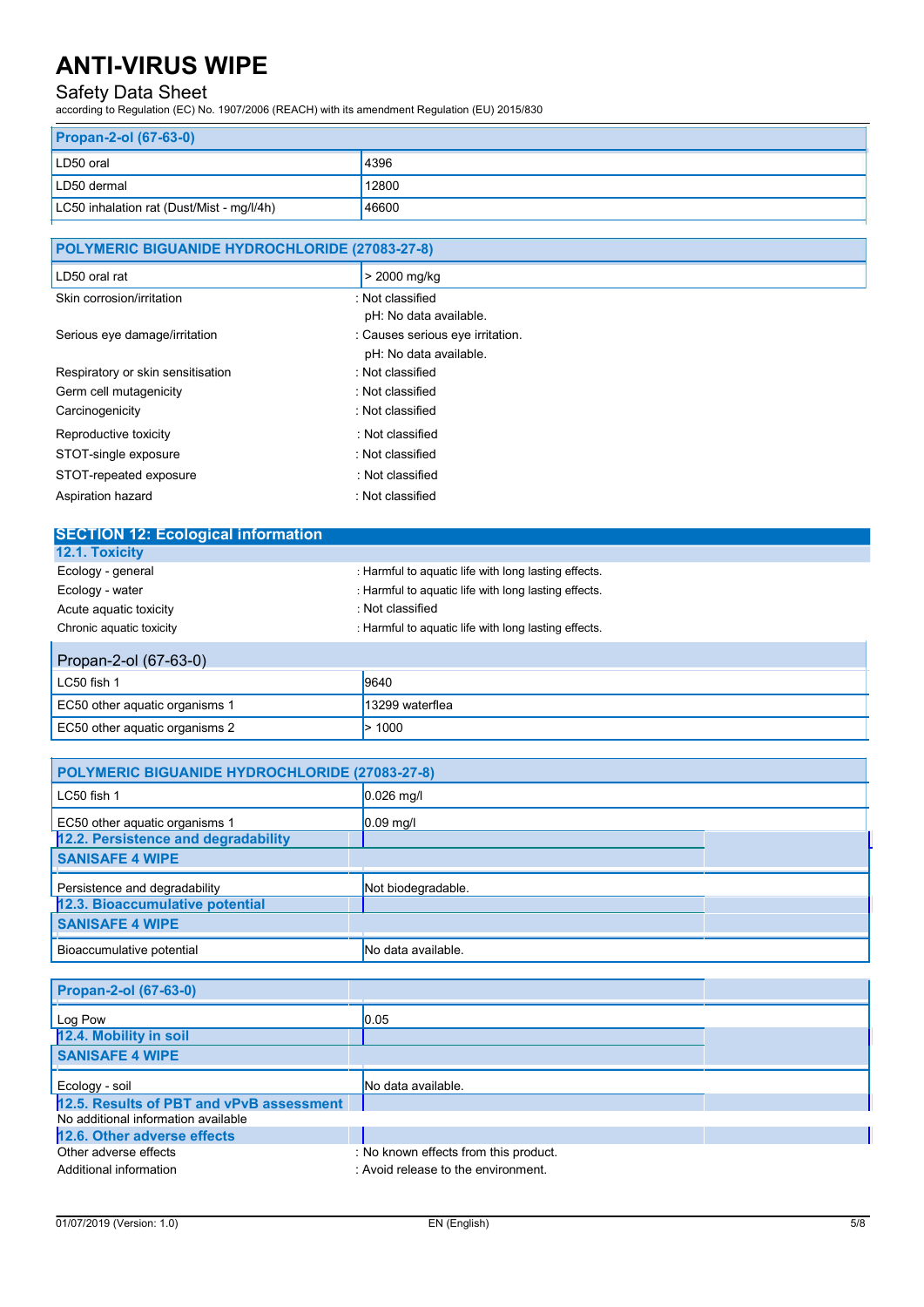## Safety Data Sheet

according to Regulation (EC) No. 1907/2006 (REACH) with its amendment Regulation (EU) 2015/830

| <b>SECTION 13: Disposal considerations</b> |                                                                                               |
|--------------------------------------------|-----------------------------------------------------------------------------------------------|
| 13.1. Waste treatment methods              |                                                                                               |
| Regional legislation (waste)               | : Disposal must be done according to official regulations.                                    |
| Waste treatment methods                    | : Dispose of contents/container in accordance with licensed collector's sorting instructions. |
| Product/Packaging disposal recommendations | : Dispose in a safe manner in accordance with local/national regulations.                     |
| Ecology - waste materials                  | : Avoid release to the environment.                                                           |

# **SECTION 14: Transport information**

| In accordance with ADR / RID / IMDG / IATA / ADN |                                          |
|--------------------------------------------------|------------------------------------------|
| 14.1. UN number                                  |                                          |
| UN-No. (ADR)                                     | : Not applicable                         |
| UN-No. (IMDG)                                    | : Not applicable                         |
| UN-No. (IATA)                                    | : Not applicable                         |
| UN-No. (ADN)                                     | : Not applicable                         |
| UN-No. (RID)                                     | : Not applicable                         |
| 14.2. UN proper shipping name                    |                                          |
| Proper Shipping Name (ADR)                       | : Not applicable                         |
| Proper Shipping Name (IMDG)                      | : Not applicable                         |
| Proper Shipping Name (IATA)                      | : Not applicable                         |
| Proper Shipping Name (ADN)                       | : Not applicable                         |
| Proper Shipping Name (RID)                       | : Not applicable                         |
| 14.3. Transport hazard class(es)                 |                                          |
| <b>ADR</b>                                       |                                          |
| Transport hazard class(es) (ADR)                 | : Not applicable                         |
| <b>IMDG</b>                                      |                                          |
| Transport hazard class(es) (IMDG)                | : Not applicable                         |
| <b>IATA</b>                                      |                                          |
| Transport hazard class(es) (IATA)                | : Not applicable                         |
| <b>ADN</b>                                       |                                          |
| Transport hazard class(es) (ADN)                 | : Not applicable                         |
| <b>RID</b>                                       |                                          |
| Transport hazard class(es) (RID)                 | : Not applicable                         |
| 14.4. Packing group                              |                                          |
| Packing group (ADR)                              | : Not applicable                         |
| Packing group (IMDG)                             | : Not applicable                         |
| Packing group (IATA)                             | : Not applicable                         |
| Packing group (ADN)                              | : Not applicable                         |
| Packing group (RID)                              | : Not applicable                         |
| <b>14.5. Environmental hazards</b>               |                                          |
| Dangerous for the environment                    | : No                                     |
| Marine pollutant                                 | : No                                     |
| Other information                                | : No supplementary information available |
| 14.6. Special precautions for user               |                                          |
| <b>Overland transport</b><br>Not applicable      |                                          |
| <b>Transport by sea</b><br>Not applicable        |                                          |
| Air transport<br>Not applicable                  |                                          |
|                                                  |                                          |

**Inland waterway transport**  Not applicable

**Rail transport** 

Not applicable

**14.7. Transport in bulk according to Annex II of Marpol and the IBC Code** 

Not applicable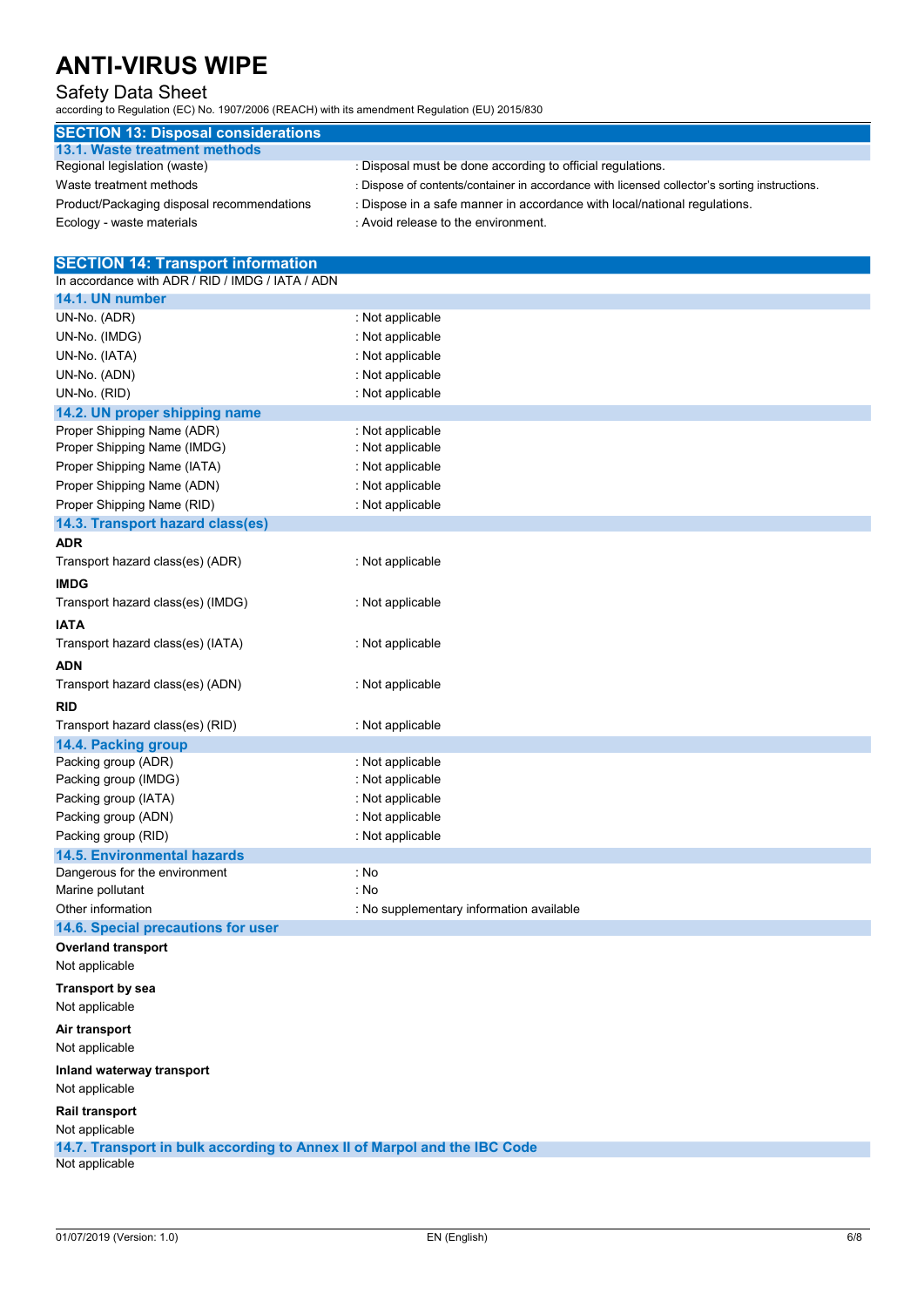## Safety Data Sheet

according to Regulation (EC) No. 1907/2006 (REACH) with its amendment Regulation (EU) 2015/830

### **SECTION 15: Regulatory information**

**15.1. Safety, health and environmental regulations/legislation specific for the substance or mixture** 

#### **15.1.1. EU-Regulations**

Contains no REACH substances with Annex XVII restrictions

Contains no substance on the REACH candidate list

Contains no REACH Annex XIV substances

Contains no substance subject to REGULATION (EU) No 649/2012 OF THE EUROPEAN PARLIAMENT AND OF THE COUNCIL of 4 July 2012 concerning the export and import of hazardous chemicals.

Substance(s) are not subject to Regulation (EC) No 850/2004 of the European Parliament and of the Council of 29 April 2004 on persistent organic pollutants and amending Directive 79/117/EEC.

VOC content  $\sim$   $\sim$  50 %

**15.1.2. National regulations** 

Seveso Directive : 2012/18/EU (Seveso III)

#### **15.2. Chemical safety assessment**

No chemical safety assessment has been carried out

### **SECTION 16: Other information**

| Full text of H- and EUH-statements: |                                                                                           |
|-------------------------------------|-------------------------------------------------------------------------------------------|
| Acute Tox. 2 (Inhalation)           | Acute toxicity (inhal.), Category 2                                                       |
| Acute Tox. 4 (Oral)                 | Acute toxicity (oral), Category 4                                                         |
| Aquatic Acute 1                     | Hazardous to the aquatic environment - Acute Hazard, Category 1                           |
| Aquatic Chronic 1                   | Hazardous to the aquatic environment - Chronic Hazard, Category 1                         |
| Carc. 2                             | Carcinogenicity, Category 2                                                               |
| Eye Dam. 1                          | Serious eye damage/eye irritation, Category 1                                             |
| Eye Irrit. 2                        | Serious eye damage/eye irritation, Category 2                                             |
| Flam. Liq. 2                        | Flammable liquids, Category 2                                                             |
| Met. Corr. 1                        | Corrosive to metals, Category 1                                                           |
| Skin Corr. 1A                       | Skin corrosion/irritation, Category 1A                                                    |
| Skin Sens, 1B                       | Skin sensitisation, category 1B                                                           |
| STOT RE1                            | Specific target organ toxicity - Repeated exposure, Category 1                            |
| STOT SE 3                           | Specific target organ toxicity - Single exposure, Category 3, Narcosis                    |
| H <sub>225</sub>                    | Highly flammable liquid and vapour.                                                       |
| H <sub>290</sub>                    | May be corrosive to metals.                                                               |
| H302                                | Harmful if swallowed.                                                                     |
| H314                                | Causes severe skin burns and eye damage.                                                  |
| H317                                | May cause an allergic skin reaction.                                                      |
| H318                                | Causes serious eye damage.                                                                |
| H319                                | Causes serious eye irritation.                                                            |
| H330                                | Fatal if inhaled.                                                                         |
| H336                                | May cause drowsiness or dizziness.                                                        |
| H351                                | Suspected of causing cancer.                                                              |
| H372                                | Causes damage to organs through prolonged or repeated exposure.                           |
| H400                                | Very toxic to aquatic life.                                                               |
| H410                                | Very toxic to aquatic life with long lasting effects.                                     |
| H412                                | Harmful to aquatic life with long lasting effects.                                        |
| <b>EUH208</b>                       | Contains POLYMERIC BIGUANIDE HYDROCHLORIDE(27083-27-8). May produce an allergic reaction. |